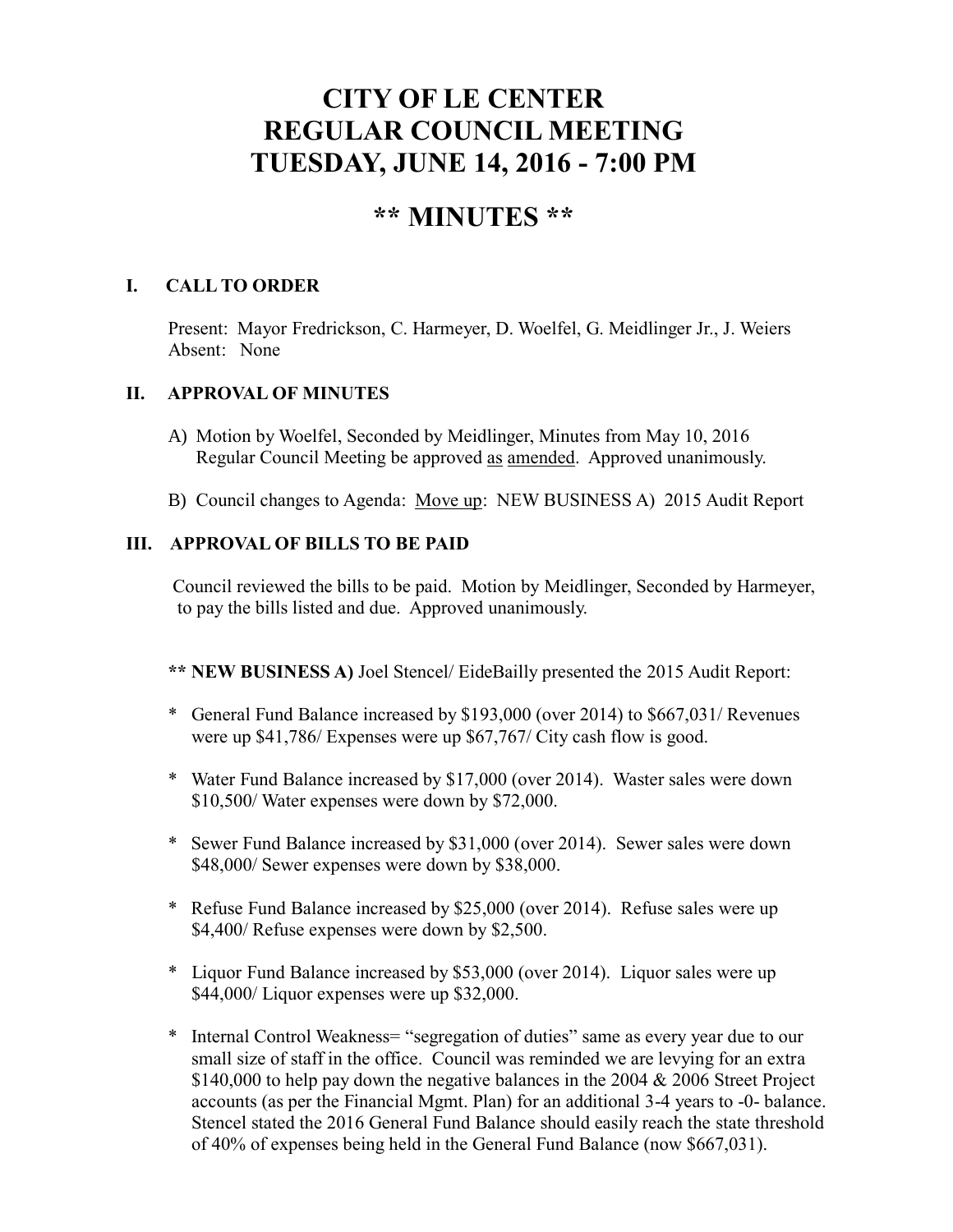#### **IV. REPORTS OF OFFICERS, BOARDS, COMMITTEES, & DEPARTMENTS**

A) E.D.A. Report

 Director Collins reported: met with the new area Telepharmacy representative in Minnesota; passed all information over to him to help us find an established willing pharmacist/ had a request for EDA loan packet information send out.

B) P & Z Report

 Director Block explained the new "temporary health dwelling law" approved by the State legislature; and the opt-out option available. Attorney Moran recommended the council opt-out of the new law; thus requiring a public hearing and new ordinance. Council was generally opposed to the new law, directed  $P \& Z$  to hold the public hearing.

C) Municipal Liquor Store

Manager Brad Collins gave the May report: Sales were \$71,241: down \$600 from April, and down \$2,500 from May 2015. May GP margin  $= 37.8\%$ . YTD Sales up \$6,100. Council requested that new food revenues & expenses be separated out on the report.

D) Police Department

Police Chief Pfarr reported on the police activities for month of May: 157 calls  $(a)$  2,571 miles patrolled/ total calls up 18%, total miles down 4% for 2016. Pfarr also reported: an increase in thefts and burglaries this summer.

- 1) Chief Deputy Brett Mason of Le Sueur County Sheriff's Office addressed the council requesting the city join the new County Drug Task Force: 90% of arrests are drug related/ one of only 17 counties without a drug task force/ county doesn't have the staff or money to do it alone/ asking every city in the county to contribute/ Le Center cost would be \$7,000 per year; starting with the 2017 budget/ hope to get grant application in for \$100,000 to help start-up. Motion by Harmeyer, Seconded by Woelfel, to add \$7,000 to the 2017 budget for Drug Task Force. Approved unan.
- 2) Chief Pfarr noted the POST Board approval letter stating our police dept. had passed the recent review of records done by the Board Coordinator. Mayor Fredrickson commended Chief Pfarr on a "job well done" as this was no easy task.
- E) Water, Sewer, Streets, Parks Departments

 Public Works Supt. Curt Roemhildt reported: wind storm damage; residents place their downed braches and limbs to the front curb for pick up if possible.

- Sewer- MPCA was conducting an in-depth audit of the city wastewater records.
- Refuse- Junk throw-away went ok; "thank you" to council who volunteered to help.
- Parks- pool opening went well.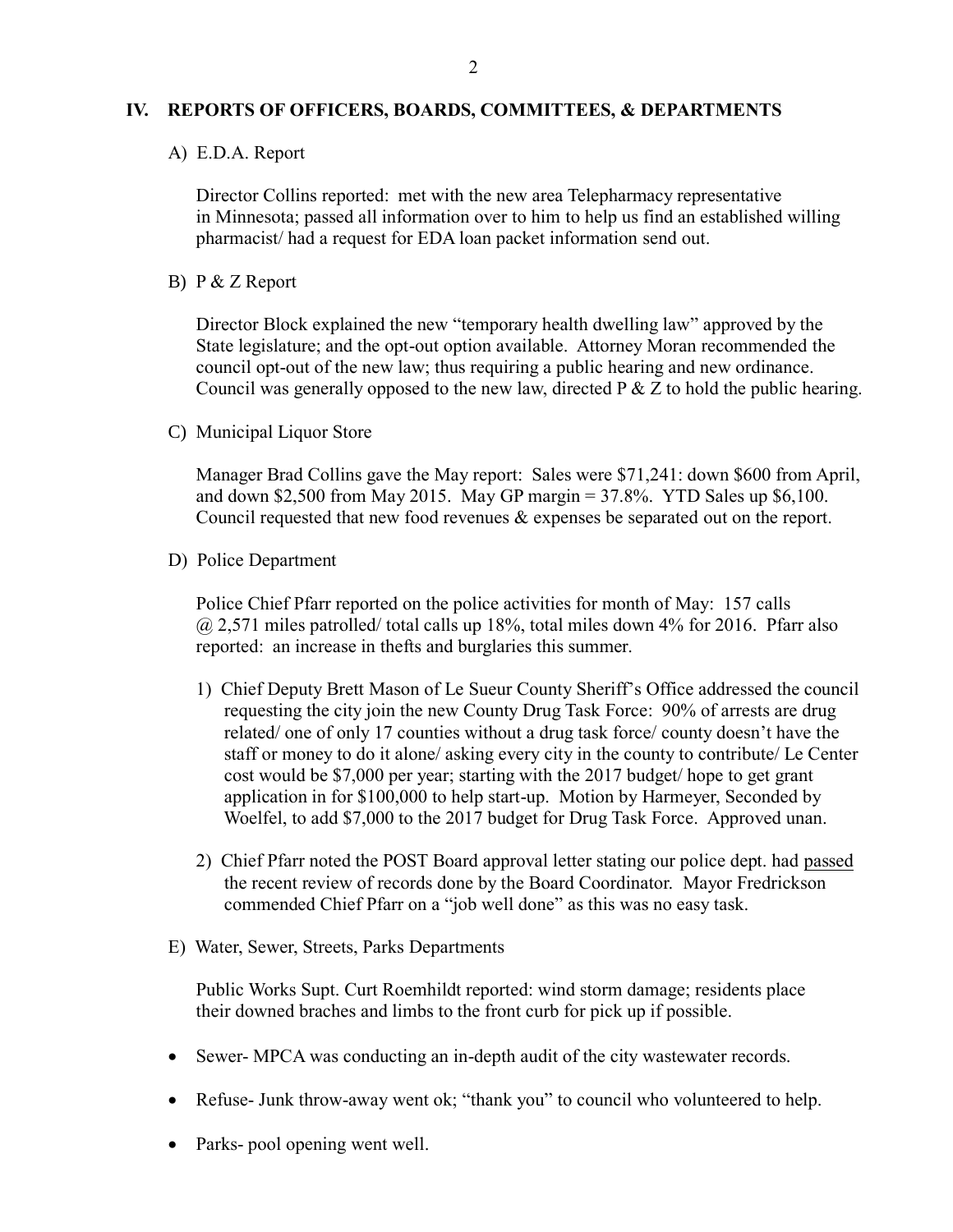- F) Bolton & Menk Engineering
	- 1) Lexington Avenue Project: Engineer Hawbaker was absent. Supt. Roemhildt reported: road is ready to subgrade it/ a couple services to finish and then install curb & gutter on the first two blocks done.
	- 2) Todd Hagen from Ehlers presented the Pre-Sale Report for the \$2,710,000 G.O. Improvement Bonds (2016A) for Lexington Avenue Project. The bond sale will be approved at the July 12 council meeting; cost is \$6500 for state rating and/or \$4000 for S & P review & rating. Mr. Hagen recommends city do both ratings to get a better/ lower interest rate on the bonding bids.
		- a) Motion by Harmeyer, Seconded by Meidlinger, to adopt **Resolution #2016C,** thereby Providing for the Sale of \$2,710,000 G.O. Improvement Bonds, Series 2016A. Approved unanimously.
		- b) Motion by Harmeyer, Seconded by Meidlinger, to adopt **Resolution #2016D**, thereby Authorizing the City to Enter into a Credit Enhancement Program Agreement with the Minnesota P.F.A. Approved unanimously.
	- 3) Le Sueur County Administrator Darrell Pettis presented an alternate parking request from the county for their employee parking vehicles during the project. His request was for south side of Minnesota Street along the courthouse/ west side of Park Avenue along the courthouse and jail blocks/ & parallel parking on both sides of Sharon Street. They would also like to utilize the city municipal parking lot located downtown. They have 131 employees that will need parking in the vicinity of the courthouse. Mayor Fredrickson advised that this was the third time the council has had to discuss this; and the county should have appeared before the council the first time, instead of going thru city staff to make this request. Mayor Fredrickson & Mr. Pettis both addressed the letter sent to County Commissioner Wetzel after their second request. Several councilmembers stated that their first priority was to the city businesses in this area; they need room for their customers to park, and county employees would have to find their own parking not in the 2 Hr. Parking Zone. Mr. Pettis stated he felt the city had to offer something of a plan for all their employees parking. After some arguing and further discussion; Motion by Meidlinger, Seconded by Harmeyer, to allow county employee parking on the south side of Minnesota Street, west side of Park Avenue along courthouse & jail blocks, parallel parking on Sharon Street, and use of the downtown municipal parking lot. Motion fails by 2-3 vote: Fredrickson, Woelfel, & Weiers voting No. Motion is denied. After more discussion by council; Motion by Woelfel, Seconded by Harmeyer, allow parking on south side of Minnesota Street, west side of Park Avenue along the courthouse block (only), parallel parking on both sides of Sharon Street, and use of the downtown municipal parking lot. Approved unanimously.
- G) County Fair/ Nancy Stauff

Ms. Stauff reported: suffered some roof damage from the wind storm/ purchased  $\&$  assembled two new large bleachers/ fate of the old horse barn being discussed/ old schoolhouse is "bowed" at the sides; fair board discussing what to do with it.